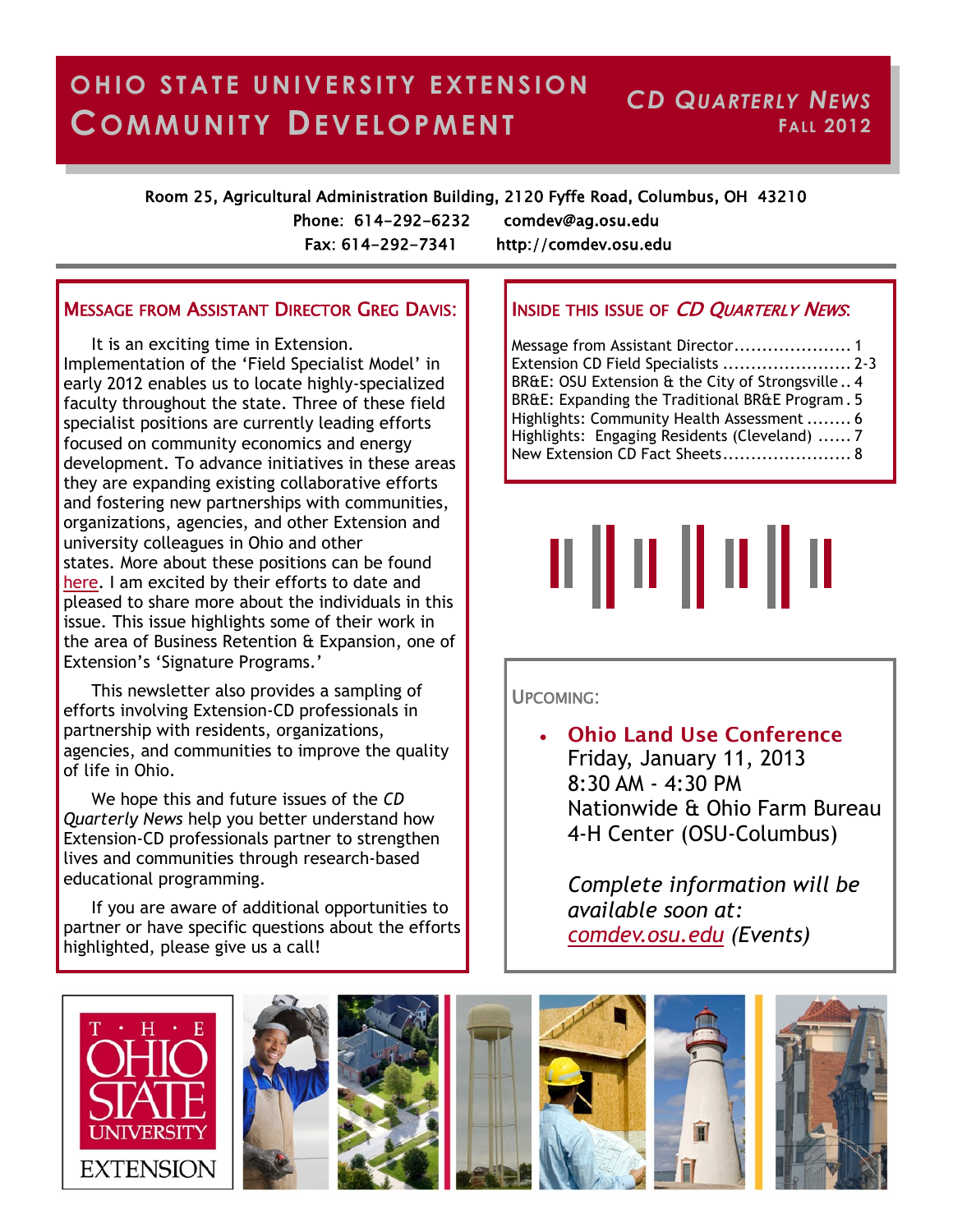## EXTENSION FIELD SPECIALISTS RESPOND TO CURRENT TOPICS AND PRESSING ISSUES

OSU Extension field specialists are located around the state, each with a particular focus enabling them to respond quickly to current topics and pressing issues. The field specialists also expand existing partnerships, develop new relationships, and foster long-term collaborations across the state to complement what local Extension educators are doing. They develop and enhance new curriculum, provide regional and state-applicable programs, co-sponsor programs with county-based staff, provide unbiased research-based alternatives, perform and document impact evaluations, and secure resources (grants, contracts, user fees) to focus on the critical issues.

The three Extension CD Field Specialists, featured below and on page 3, are:

• Nancy Bowen

**CD QUARTERLY NEWS** 

FALL 2012

- David Civittolo
- Eric Romich

Each welcomes opportunities to collaborate with local Extension educators, organizations, and agencies, as well as community and business leaders.

Their areas of focus are:

#### Economic Development

- **Business Retention & Expansion (BR&E)**
- Entrepreneurship
- Strategic Planning for Economic Development Organizations
- Conduct Workforce Development **Surveys**

#### Sustainable Communities/Regions

- Role of Extension and Higher Education in Economic Development
- Regionalism

#### Land Use

- Land Use Planning Tools
- Intergovernmental Relations
- Comprehensive Land Use Planning

## Energy Development

- Renewable Energy
- Renewable Energy Policy
- Energy Efficiency

Click [here](http://comdev.osu.edu/sites/drupal-comdev.web/files/Field%20Specialists%20-%20CD%20Brochure.pdf) to view the CD Field Specialist brochure.

## **NANCY BOWEN**

**FIELD SPECIALIST, COMMUNITY ECONOMICS & ASSISTANT PROFESSOR** 419-203-4148 [nbowen@cfaes.osu.edu](mailto:nbowen@cfaes.osu.edu)



Nancy Bowen's areas of program specialization include business retention & expansion, strategic planning, entrepreneurship, site development, economic impact analysis, and renewable energy development. She obtained a Master of Urban and Regional Planning from the University of New Orleans and is a certified economic developer (CEcD) through the International Economic Development Council. Nancy has over 25 years experience in the field of community economic development.

Nancy's goal is to deliver relevant and timely programming to prepare community leadership for making critical decisions. Her approach is grounded in collaboration and working partnerships. Collaboration creates transparency and inspires innovation in finding solutions to problems, while empowering groups and individuals to assume leadership in community economic development. Building partnerships has been a central theme in her approach and has led to sustainable and increased funding and staffing for new community development organizations to meet regional objectives.

Nancy has worked collaboratively as a teacher, change agent, service provider, and catalyst to assist in leveraging over \$20.2 million in grants for community economic development projects in West Central Ohio. Since promotion in January 2008, she has received seven teaching awards for individual and team teaching efforts in addition to having received innovative program awards through the National Association of Community Development Extension Professionals (NACDEP) and, in 2012, the Distinguished Service Award for Community Development. As a Certified Economic Developer, she is regularly invited by the International Economic Development Council to grade certification examinations, having graded four times since 2008.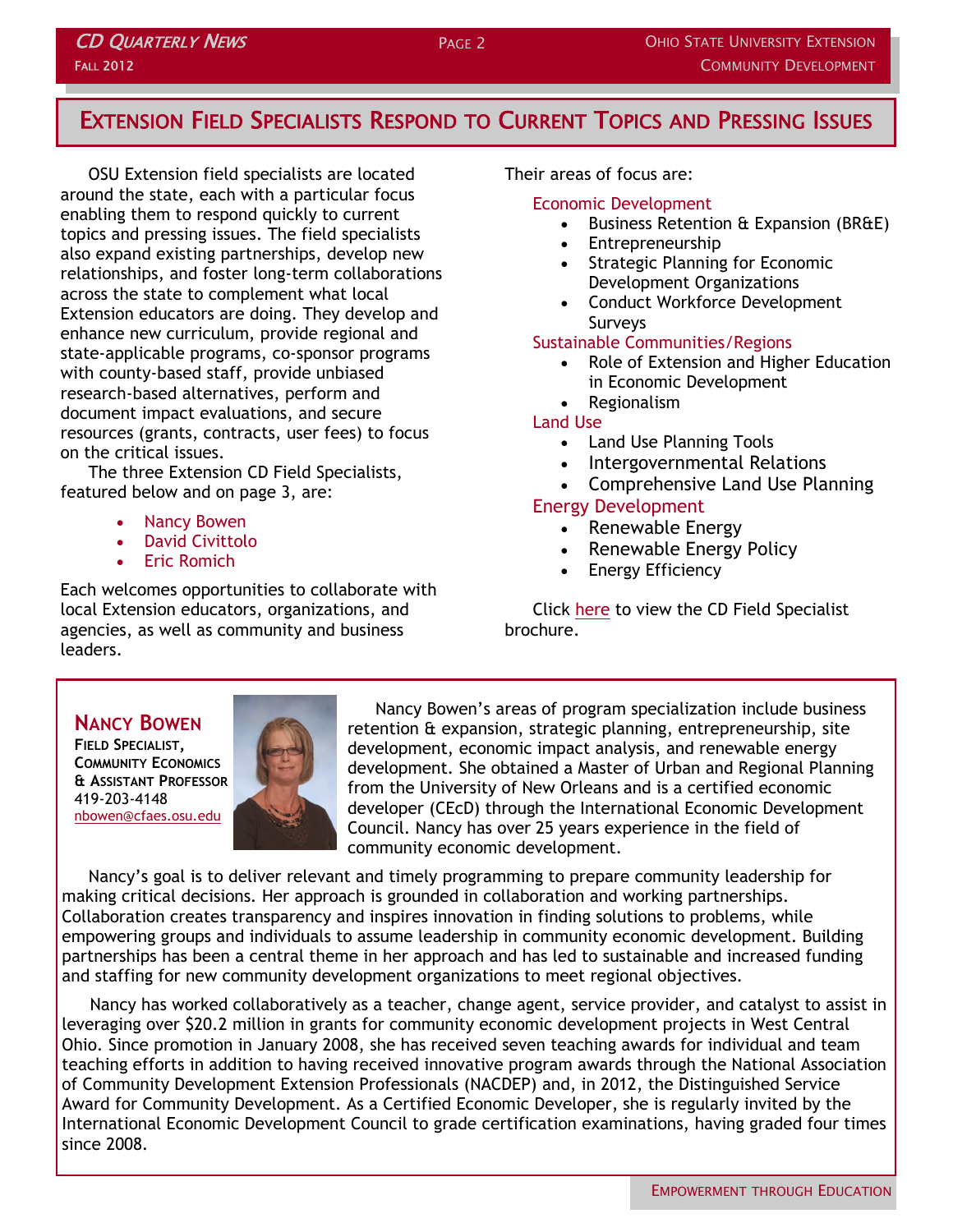## EXTENSION CD FIELD SPECIALISTS (Continued)

## **DAVID CIVITTOLO**

CD QUARTERLY NEWS

FALL 2012

**FIELD SPECIALIST, COMMUNITY ECONOMICS & ASSISTANT PROFESSOR** 330-263-3627 [civittolo.1@osu.edu](mailto:civittolo.1@osu.edu)



David Civittolo's primary focus is strategic planning for economic development organizations and conducting business retention and expansion surveys with Ohio communities. His research also addresses economic development tools that can be utilized by cities, villages, and townships to strengthen the impact of economic development projects. Civittolo obtained his Master of Public Administration from Bowling Green State University. Prior to his work with Extension, he was employed as a village manager in a number of communities in Ohio.

Civittolo strives to create an educational environment that encourages learners to utilize scientific research, experience, creativity, and problem solving to address specific concerns. His programs are designed to address the expressed or research-identified needs of learners and taught in a manner that takes into account the learning styles of participants. Civittolo believes that he should recognize the worth of each individual and develop a positive environment in which all participants can gain knowledge. Lastly, Civittolo strives to develop educational programs that are hands-on in nature. He has developed programs to meet community needs and these programs are reflective of his approach to and goals for teaching.

Since 2007, Civittolo has been responsible, in part, for obtaining \$152,000 to support community development and applied research efforts. Projects include developing township zoning codes, creating comprehensive land-use plans, and conducting community economic development programs and incentives in partnership with Ohio communities. Awards Civittolo has received include Planning Agency of Year, Medina County; New Cost Recovery Award, Ohio State University Extension (2010); Excellence in Community Development Programming - Individual, OSU Extension, Community Development (2009); Excellence in Community Development Programming - Team, OSU Extension, Community Development (2009); and Epsilon Sigma Phi State Mid Career Award (2011).

## **ERIC ROMICH**

**FIELD SPECIALIST, ENERGY DEVELOPMENT & ASSISTANT PROFESSOR** 740-725-6317 [romich.2@osu.edu](mailto:romich.2@osu.edu)



Eric Romich specializes in renewable energy development, including renewable energy drivers and policy and solar energy, wind energy, and bioenergy development. Romich works with elected officials, community planners, community residents, OSU faculty and Extension educators, and state and federal government agencies to deliver educational programs throughout Ohio. He earned his Bachelors from Franklin University and his Masters from Kent State University.

During his tenure as a Wyandot County Extension Educator, Romich was deeply involved in the development of a 12-megawatt solar farm that is now the largest solar facility in Ohio. Presently he leads the Energize Ohio team and its new OSU Extension Signature Program.

Romich subscribes to the Extension philosophy of a problem-centered approach to teaching and learning that takes into account experiences of learners. Furthermore, the development of relevant Extension programming is guided through a collaborative needs assessment assembled with input from industry professionals, state officials, and key community stakeholders. To maximize program impacts, various delivery methods are employed to increase participants' knowledge base and competence in energy development, ultimately fostering informed decision-making. Timely, relevant educational materials are developed and shared with audiences of all types and sizes.

Awards Romich has received include Regional Achievement Award (2-10 Years), Ohio Association of Extension Professionals (2010); NACDEP Educational Technology - Individual award, National Association of Community Development Extension Professionals (2010); OSU Community Development Educational Technology - Individual award, OSU Extension Community Development Program Area, OSU Extension (2010); and North Central Region Excellence In Community Development Work - Team, National Association of Community Development Extension Professionals (2010).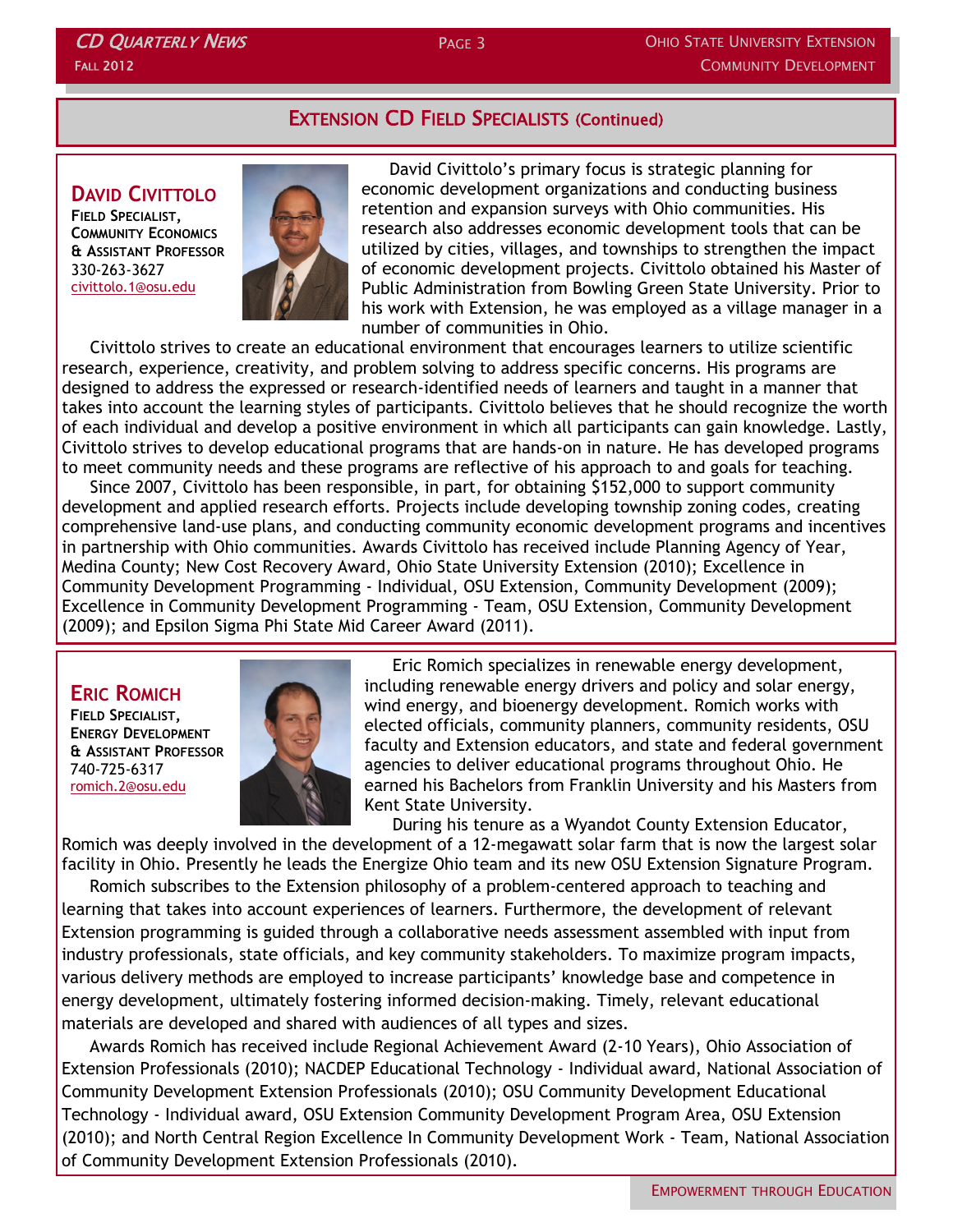## BUSINESS RETENTION & EXPANSION: AN OSU EXTENSION SIGNATURE PROGRAM

## OHIO STATE UNIVERSITY EXTENSION AND THE CITY OF STRONGSVILLE: PARTNERS IN BUSINESS RETENTION AND EXPANSION SURVEYS SINCE 2003 By David Civittolo, Field Specialist, Community Economics

Since 2003, the City of Strongsville has partnered with a team of experts from Ohio State University Extension to learn about the needs of their business community via ongoing business retention and expansion surveys. Through this research the value Strongsville businesses place on available amenities and services, as well as their satisfaction level in those areas, has been learned.

The latest survey, conducted in 2011, involved 151 Strongsville businesses. Survey results indicate that 94% of businesses rated the City of Strongsville as a good to excellent place to do business with 96% rating the overall quality of life in Strongsville as good to excellent. In addition, 94% of respondents would recommend another business to locate in Strongsville.

The evaluation of city services and amenities show that the business community rated the following as high in quality:

- Snow/Ice Removal (92%)
- Local Roads & Freeway Access (90%)
- $\bullet$  Fire (88%)
- Police (88%)
- Water/Sewers (86%)

The survey also reveals that the business community in Strongsville is optimistic for the future. Over the next three years:

- 83% expect an increase in their Number of **Customers**
- 87% expect an increase in Total Revenue
- 83% expect an increase in Profits
- 74% expect an increase in their Total Number of Employees

When comparing the 2011 survey data to previous findings, respondents consistently indicate that Strongsville is considered an excellent place to do business and would strongly recommend another business to locate to the community.

After reviewing the positive survey results from Strongsville, it is time for your community to engage in a Business Retention and Expansion Program so community leaders can learn more about the needs of the business sector!

Contact David Civittolo, [civittolo.1@osu.edu,](mailto:civittolo.1@osu.edu)  or Nancy Bowen, [nbowen@cfaes.osu.edu,](mailto:nbowen@cfaes.osu.edu) or visit the Ohio State University Extension [BR&E](http://go.osu.edu/BRnE)  [Webpage](http://go.osu.edu/BRnE) to learn more about business retention and expansion as well as other economic development programs that may interest your community.

# *The survey also reveals that the business community in Strongsville*

*is thriving.* 



Photo retrieved 9/24/2012 from: http://www.strongsville.org/ content/economic\_development.asp.

Read about all seven OSU Extension Signature Programs at: [http://extension.osu.edu/.](http://extension.osu.edu/)

- Assuring Quality Care for Animals
- Business Retention & Expansion
- Dining with Diabetes
- Energize Ohio
- Increasing Profitable Crop Yields above Trendline—2014
- Local Foods
- Real Money, Real World

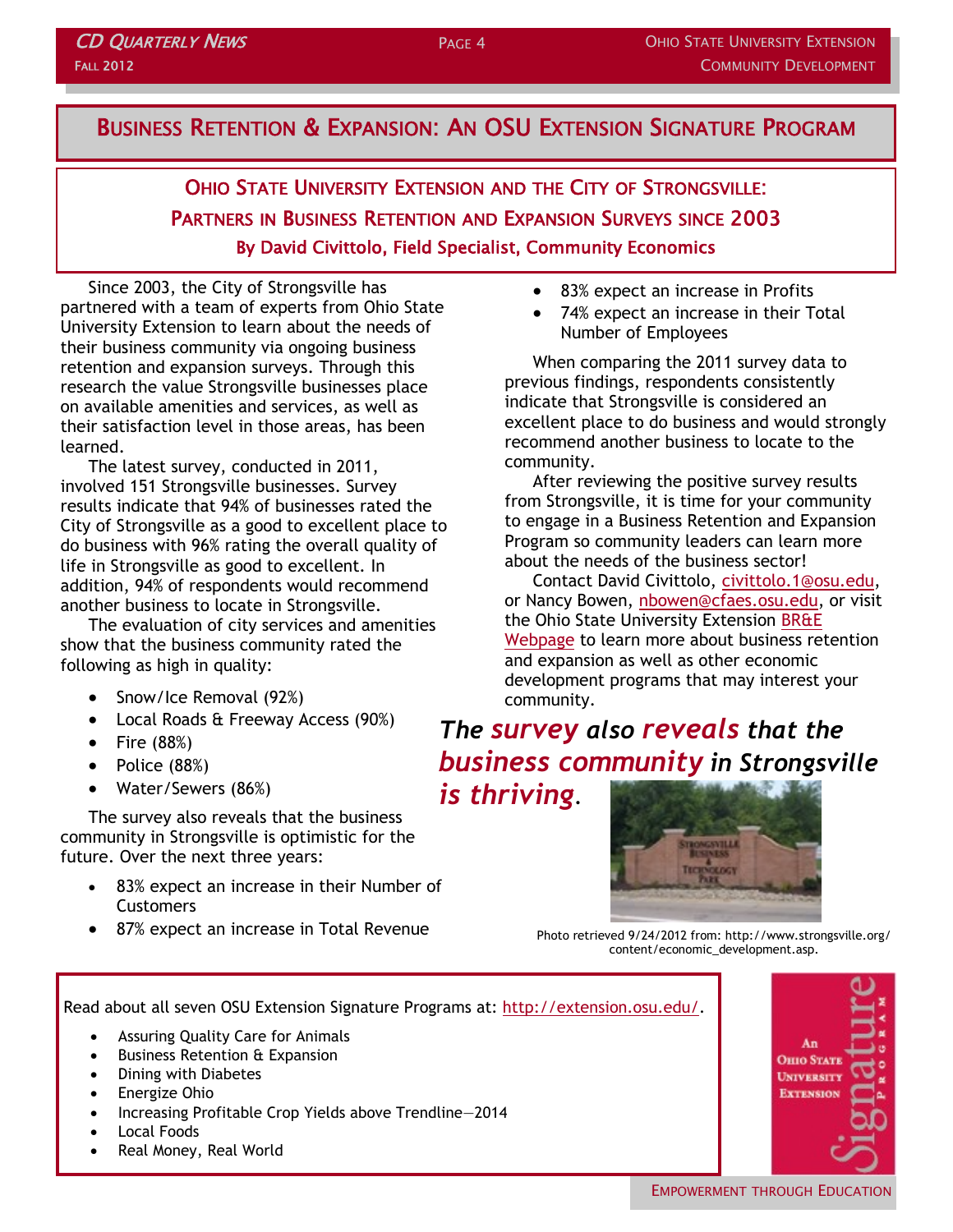EXPANDING THE TRADITIONAL BR&E PROGRAM: THE DISASTER RESPONSE EXAMPLE By Nancy Bowen, Field Specialist, Community Economics

A traditional Business Retention and Expansion (BR&E) program involves surveying and visiting local businesses to ensure their needs are being met while establishing a mutually beneficial relationship between community leadership and businesses. The result is an enhanced understanding about local development and how to respond. But, BR&E can also meet other, unforeseen or less traditional, community development needs: disaster preparation and recovery, downtown revitalization, and economic gardening, to name a few.

Let's take disaster preparation and recovery as an example. Of the many tools and resources available to communities in responding to disasters, BR&E is possibly the most overlooked. Information gathered as part of a traditional BR&E initiative becomes useful in response to business needs in the aftermath of a disaster. An ongoing BR&E program also fosters trust among the owners and managers of existing businesses and community leadership that becomes critical to a coordinated and practical response.

Specifically, the BR&E program facilitates a set of potential recovery mobilization tasks, four of which are outlined below:

*Task 1: Access data sets for immediate contact.* Company information including key executive names, phone (mobile) numbers, and e-mail addresses in addition to company profiles can be accessed to make emergency contact to affected businesses.

*Task 2: Initial emergency meeting.* Extension or the lead community economic development organization may need to hold and facilitate emergency meeting with affected businesses and local, state and federal

government agencies to mobilize resources. The meeting will determine immediate business needs such as establishing worker information station(s), financing, and expediting permitting.

*Task 3: Generate an economic impact assessment.* An immediate assessment will need to be conducted, which is shared with FEMA who uses the information to determine whether the area could be declared a disaster area eligible for federal funding. The analysis, using benchmark data collected through BR&E, measures job loss, loss of wages, business closures and interruption, damage to infrastructure, and damage to property.

*Task 4. Produce a complete economic analysis.* At the conclusion of the disaster event, a complete analysis should be conducted to measure the economic impact of the event on the local and regional economy, including the direct, indirect and induced impact of the disaster on all sectors of the economy. The impact analysis provides the framework for creation of a longterm economic development strategy to rebound from the disaster.

Communities are often completely unprepared for how they will respond to a disaster that cripples their economy. Destroyed businesses and lost jobs are not always thought of as a direct impact, but



often are when dealing with a major disaster. BR&E programs are one of the best tools available to communities in preparing for, and responding to, disasters.

*BR&E can also meet other, unforeseen or less traditional, community development needs . . .*

Visit the [BR&E Web Page](http://go.osu.edu/BRnE) for a complete listing of programs that may interest your community.

Visit Ohioline to view [BR&E Fact Sheets.](http://ohioline.osu.edu/lines/comun.html#busi)

EMPOWERMENT THROUGH EDUCATION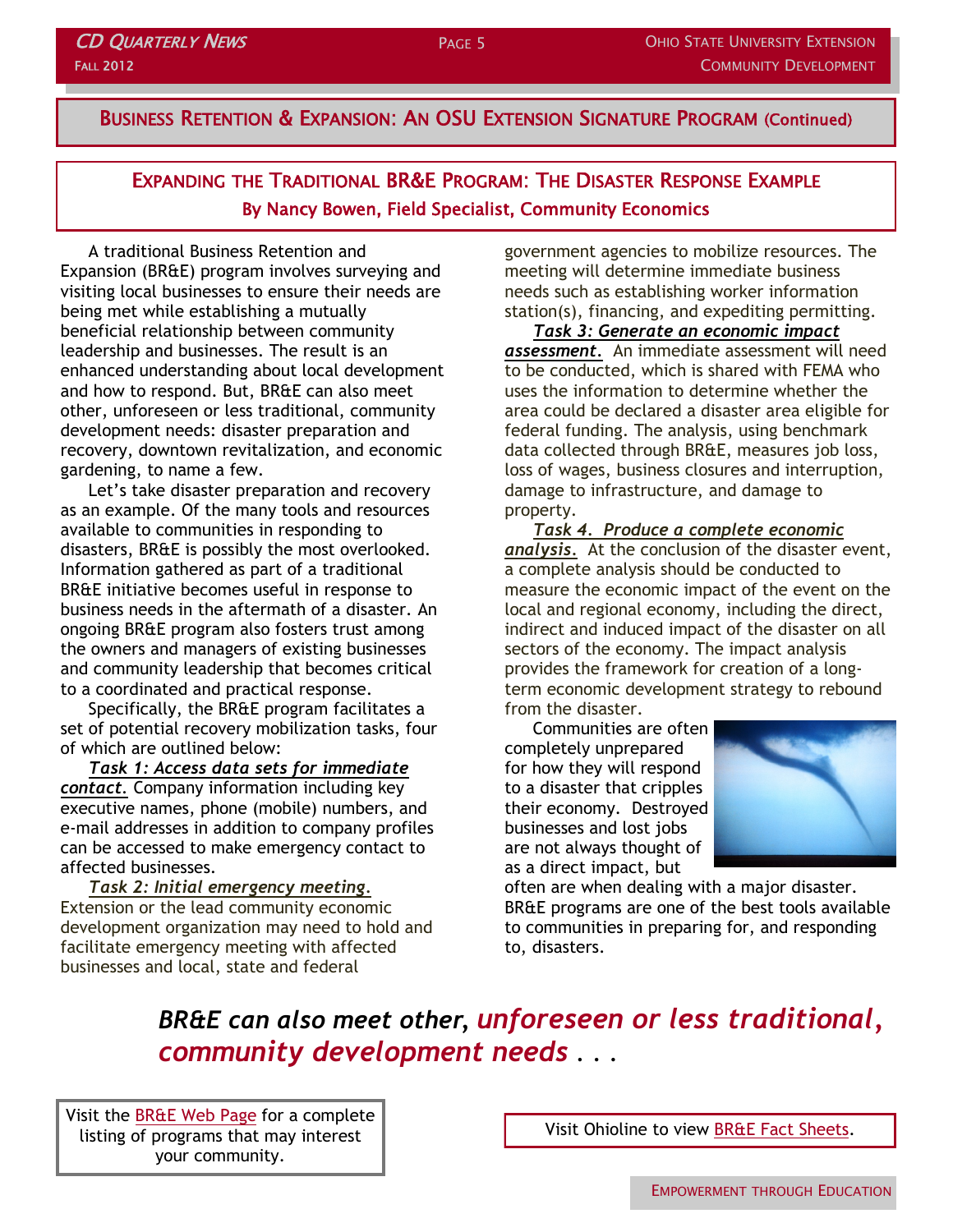## OSU EXTENSION COMMUNITY DEVELOPMENT PROGRAM HIGHLIGHTS

COMMUNITY ASSESSMENT PROCESS MOVES COUNTIES FORWARD By Becky Nesbitt, Extension Educator, CD - Ohio Valley EERA and Rose Fisher Merkowitz, Extension Educator, CD - Miami Valley EERA

In July 2012, community leaders in Highland and Clinton counties completed a comprehensive community health assessment process. The data collected through the assessment process will help the leaders and health professionals identify and analyze the current status of health care in each community. The reports, presented to policymakers and health care administrators in each county, include information collected from county residents and health professionals working in the communities. Each report focuses on the specific needs, concerns, assets, and resources in the county.

Julia Wise, Executive Director of the Highland County Community Action Organization (HCCAO), saw the need to conduct the community assessment. "Because of the high unemployment in Highland County, we have seen a real shift in the health care needs of residents," said Wise. The HCCAO was instrumental in obtaining the grant from the Ohio Department of Health that helped fund the assessment process. "The data gathered and analyzed in this report gives us the information we need to make critical decisions about funding and development as it relates to health care in the county," stated Wise.

Data collected will help inform decision making about program expansion, business development and capacity building within the health care facilities and larger health care system in the communities. Information obtained for the community health assessment will also be used to set priorities and to make decisions about program or organizational improvement, allocation of resources, and the development of a community health action plan. Each report is specific to the unique characteristics and demographics within the county, which allows for local ownership of the plan, strengthens community networks, and encourages the development of community linkages and partnerships.

A comprehensive community health assessment is tailored to meet the specific needs of a county. The community health assessment is not an end product in itself, but is part of a process that provides current, relevant information, which can lead to more informed decision making about health care facility expansion, program development, avoiding program redundancy, and improving quality of life indicators for county residents. OSU Extension professionals can facilitate a process for your community too. For more info contact: Becky Nesbitt ([nesbitt.21@osu.edu\)](mailto:nesbitt.21@osu.edu) or Rose Fisher Merkowitz [\(merkowitz.1@osu.edu\).](mailto:merkowitz.1@osu.edu)



*"The data gathered and analyzed in this report gives us the information we need to make critical decisions . . ."*

*OSU Extension professionals can facilitate a process for your community too.*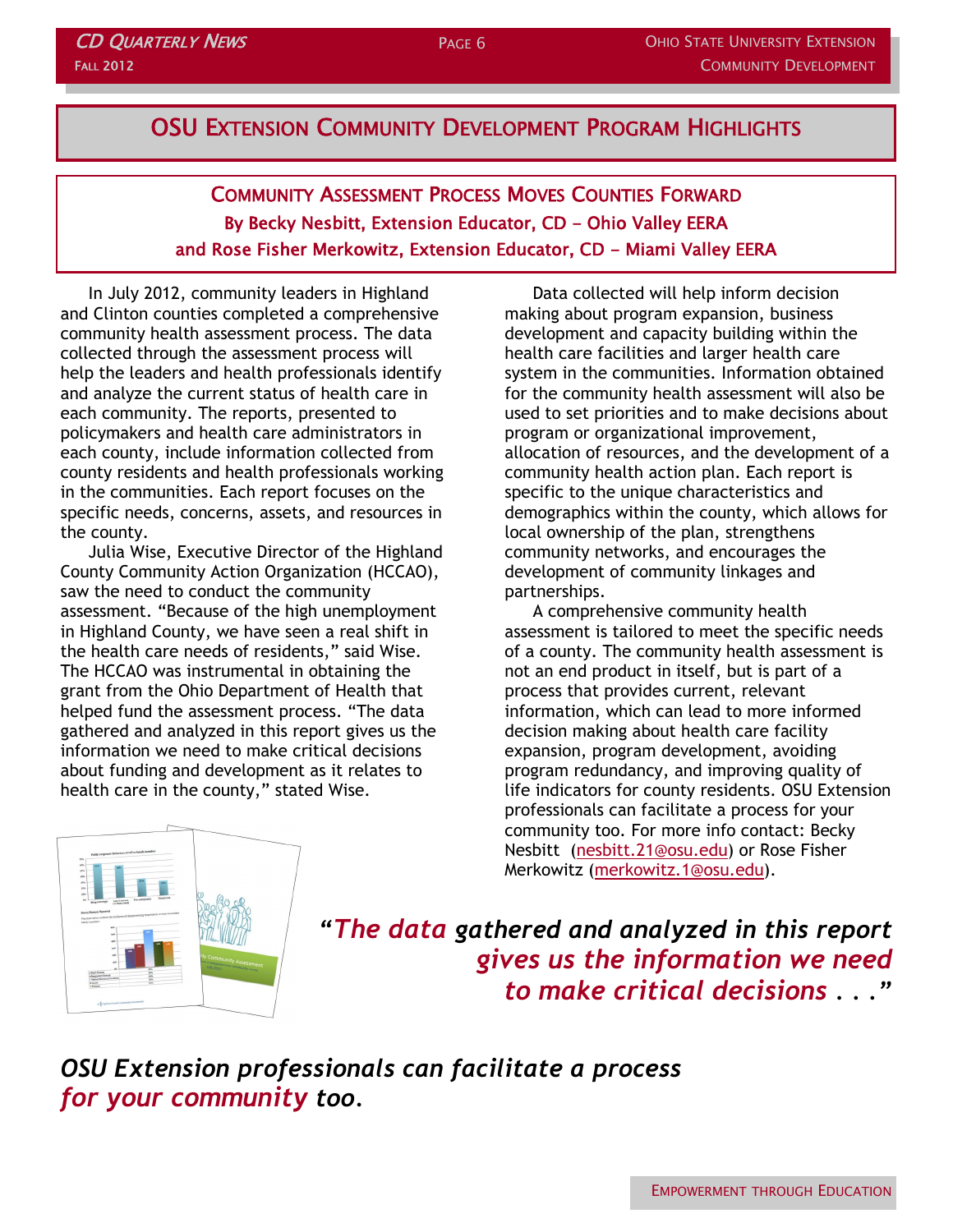## **CD QUARTERLY NEWS** FALL 2012

## OSU EXTENSION COMMUNITY DEVELOPMENT PROGRAM HIGHLIGHTS (Continued)

## ENGAGING RESIDENTS TO SHAPE LOCAL PRACTICES AND POLICIES

By Marie Barni, Program Director, CD & County Extension Director - Cuyahoga County and Erika Meschkat, Program Coordinator, CD - Cuyahoga County



Not unlike other transitioning urban communities, Cleveland's Central neighborhood (population of 12,000) is faced with significant challenges. High poverty, growing

rates of unemployment, poor housing, failing schools, limited access to fresh fruit and vegetables, and limited public transportation have resulted in poor social, environmental, and economic conditions. These factors have also impacted significant health disparities, including growing rates of obesity, diabetes, asthma, cancer, and even infant mortality.

In 2009, the Sisters of Charity Foundation of Cleveland (SOCF) launched its Healthy Eating, Active Living Program (HEAL), targeting Cleveland's Central neighborhood. This HEAL strategy stems from the realization that health is more than healthcare and that aging, urban communities, such as Central, are confronted with many social, economic and environmental conditions that negatively impact health and increase disparities. The residents and providers of Central understood this clearly too as the HEAL community engagement process resulted in much energy and consensus around nutrition, food access, transportation, physical activity and safe recreational spaces- all social determinants of health.

In 2011, OSU Extension in Cuyahoga County (OSUE), along with the Cleveland-Cuyahoga County Food Policy Coalition that is convened by OSUE, partnered with SOCF and other Central agencies to advance its HEAL initiative and further support specific programs that have increased opportunities for healthy eating and active living in Central with a special focus on

socio-economic and environmental conditions. Since 2011, OSUE's role within HEAL has been centered around social policy research and reform and civic engagement and advocacy relative to HEAL's core goals:

- 1. Increase the capacity of the local K-8 schools to implement the food and nutrition requirements and recommendations of Senate Bill 210 and the Healthy Hunger-Free Kids Act;
- 2. Conduct surveys/research and assess findings related to public transportation and food retail access and determine strategies to enhance connections for residents to food and recreational outlets; and
- 3. Develop and implement a resident-centered HEAL engagement structure.

Significant accomplishments have been achieved under the HEAL initiative to date. Most notably, OSUE has assembled and trained a 14 resident member HEAL Core Team on topics of community organizing, advocacy, leadership, policy, effective communication, and understanding conflict. A network analysis of local food assets has been completed, and this analysis will inform a comprehensive transportation study (currently underway) to better understand the connection between transportation and food access. OSUE has also assisted Core Team members in identifying research-based tools to assess schools' food environments during the 2012-13 school year.

HEAL strategies and team members' efforts have been utilized collectively to inform the emerging transition of the Central neighborhood into a Promise Neighborhood to improve children's success and the community in general. The HEAL initiative continues to serve as a promising model for community change achieved by authentic resident voice and engagement.

*Significant accomplishments have been achieved under the HEAL initiative . . .*